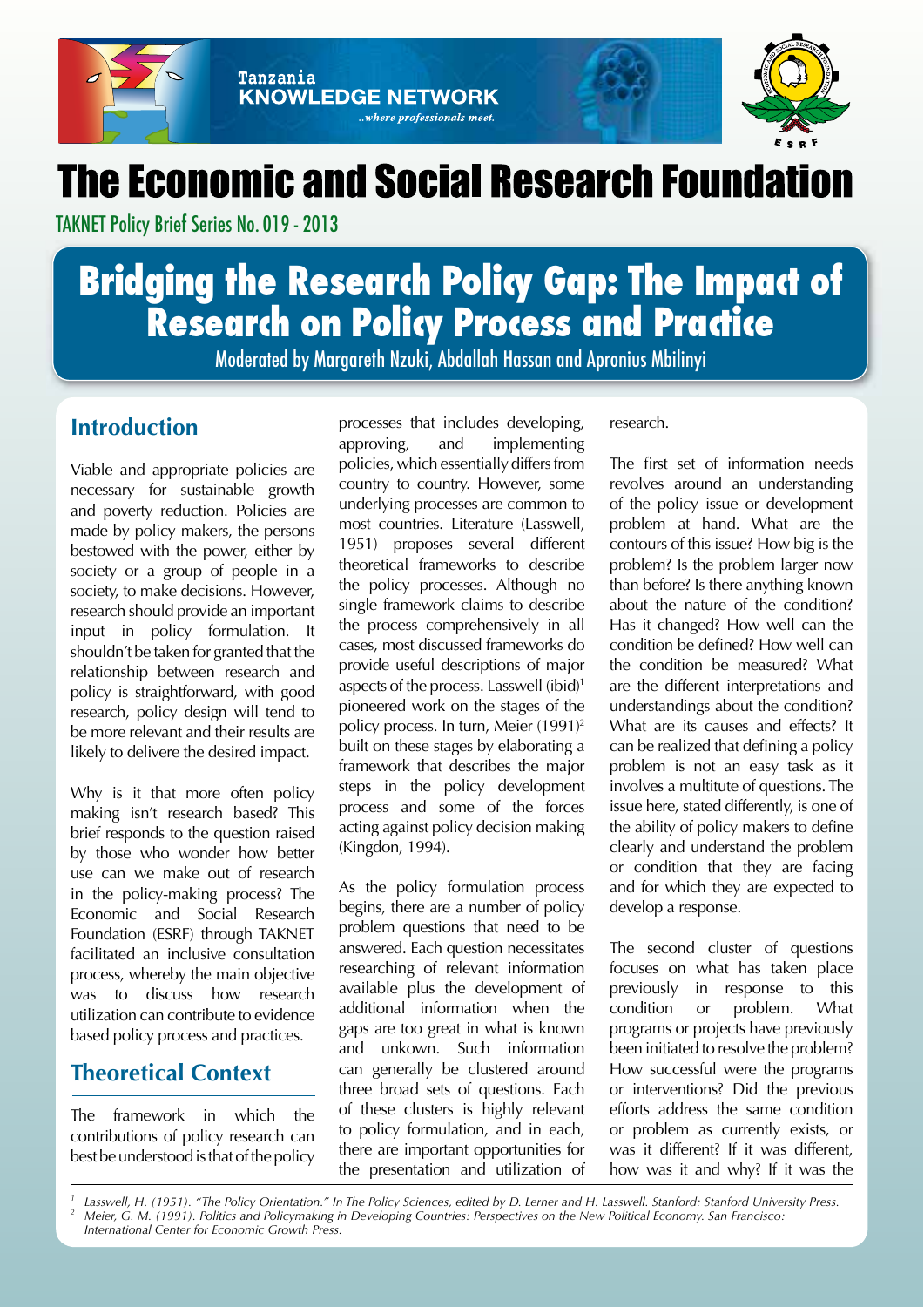same, why are yet additional efforts necessary? Are the same interest groups involved? What may explain the need for policy change in the present conditions? Such questions gears towards generating evidence based policy decision making.

The third cluster of questions focus on what is known of the previous efforts and their impacts that would help one choose among presentday options. Considering trade-offs among various levels of effort in comparison to different levels of cost is but one among several kinds of data relevant to considering the policy options. There may also be data on the timeframes necessary before one could hope to see impacts.

Trade-offs between the length of the developmental stage of the program and the eventual impacts are relevant, particularly if there are considerable pressures for short-term solutions. Alternatively, if previous efforts did necessitate a considerable period of time for measurable outcomes to appear, how did the policy makers in those circumstances hold on to public support and keep the coalitions intact long enough for the results to emerge?

Such multituted of questions testfies that policy research is highly relevant to the information needs in the policy process. However, its use can be hindered by such factors; as whether or not the information exists, known to the policy community, and available in a form that makes it quickly accessible. Overcoming these obstacles does not guarantee the use of research work in the policy formulation process, but it can strongly assure that if these obstacles are resolved, the likelihood of using research for policy making becomes significanlty necessary.

Policy monitoring and evaluation is another stage of the policy process over which research can have a

significant impact on policy making process. The evaluative research question such as; to what extent did the policy or programme work?, generates knowledge that is of use to future policy-makers.

### **TAKNET Discussions**

Evidence-based approaches to policy process and practices can be critical in improving policy process and development. The Government and Development partners have been putting a lot of resources into research (see DFID, 3ie). There is a good number of research work relevant to policy conducted in Tanzania, but in most cases, findings don't inform policy-making, practice or influence policy decisions.

The main question is why research in Tanzania doesn't inform policymaking or influence policy decisions? ESRF through TAKNET facilitated an inclusive consultation process, whereby the main objective was to discuss how research utilization can contribute to evidence based policy process and practices. The following questions were addressed in the discussion:

- 1. What strategies and interventions should be employed to improve the use of research evidence in the policy process and practices?
- 2. What are obstacles to evidencebased policy-making?
- 3. How can we encourage more effective research communication?
- 4. What sort of research advice information do politicians and policy-makers want?
- 5. What are the best practices?

The methodology used for collecting information was a lively online discussion through TAKNET, where 26 people participated with 21entries. Below is a summary of the issues discussed:

**i.** Disconnect **Between Researchers and Policy Makers**

There are a number of researchers (from Universities and other Research Institutions) operating outside or on the margins of policy making. They are likely to be unconcerned with the policy implications of their research work, and focus more on their own interests, and basic understanding of issues." Research has become an industry in itself working in some cases independently" said Nec Chipfupa. He continued to argue that in order to successfully influence policy, researchers should work closely with policy makers in relevant government ministries/ department.

Rugeiyamu Kahwa argued that *"research is not demand driven in the sense that it is not initiated by policy makers or implementers to inform themselves on specific problems. In this scenario even if you send research reports to the ministries or invite them to presentations the reports are likely to end up gathering dust on shelves".*

This was further emphasized by Raphael Mmasi when he pointed out that *"researchers do not understand what policy makers need and therefore, research packages do not address the requirements of policy makers. He added that "policy makers also don't communicate with researchers on the problems that are researchable so that researchers could address them"*.

Donatilla Kaino gave her experience of strategies used at ESRF to bring researchers and policy makers together. She explained that once the problem which needs policy intervention is identified, the next step is to introduce and discuss it with policy makers so a common understanding is reached on the problem and see if there is need for research.

She noted that policy-makers who are consulted at the initial stages of a research project tend to be more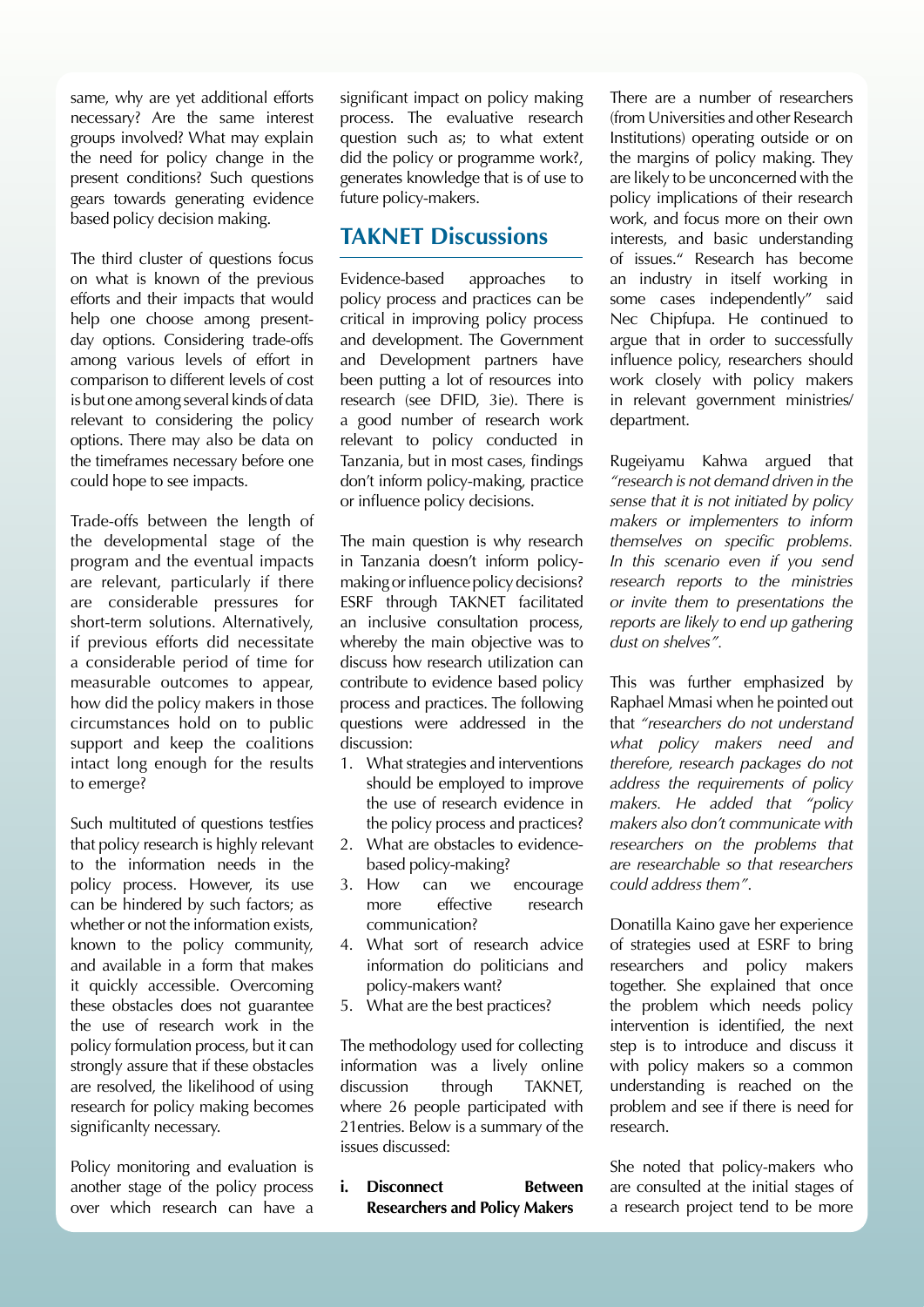open and participate actively in shaping the research questions, and thereby take "ownership" of the research.

#### **ii. Societal Disconnection**

Societal disconnection of both researchers and decision-makers from those who the research is about or intended for undermines effective implementation. As Chifupa argued, "e*vidence based policy means that the policy is tested and seen to meet the needs of the people for whom it is intended. It means that the people concerned/beneficiaries if you like, are the centre of the policy research".*

The appropriate focus should be on (for example) 'participatory analysis', through encouraging public understanding and participation. Participatory methods combines research and practice, thereby addressing implementation and monitoring problems at the same time as testing research and policy ideas. This 'grass-roots' or participatory style of research also helps build relations between researchers and those whom the research is about or for whom it is intended. Japhet Mokongo emphasized that "*there is an increasing disconnect between the research agenda and the real needs at community level in terms of priorities, and the practicability for operationalizing some of the research findings".*

Marjorie Mbilinyi argues that the concept of animation or participatory action research calls for the democratisation of decisionmaking processes about policies, strategies and resources. Researchers find out what are the key priorities of the marginalised and oppressed segments of society, including marginalised women, and carry out analysis and research using a variety of methods. However their first audience or 'clientele' are the marginalised groups with whom they are working.

In this approach, the research becomes part of an advocacy or activist strategy, linked in many cases to media strategies, to ensure that the public is informed about the results of the studies and can use the information to demand change in the area of concern. Individual allies in government are part of the process, and indeed, engagement with policy and budget processes at local and national [and regional level] may well be part of the overall advocacy strategy.

#### **iii. Packaging and Acceptability of Research Results**

Research results, no matter how good they are, if policymakers do not accept and act on them, remain nothing better than a wishful list. This has been true to a number of research outputs in Tanzania. Besides doing research, researchers need to repackage their findings in a language and format acceptable to policymakers. "Besides *disseminating research reports, there is need to prepare 1-2 pages "policy briefs" outlining key findings and recommendations in a simple and straight forward language (both English and Kiswahili)* argued Japhet Makongo. This argument was also echoed by Marjorie Mbilinyi who pointed out that "*information produced by animation should be packaged in many different ways in order to reach different kinds of 'target' groups, including mass communications on social media [blogs, sms messages, etc] as well as policy briefs in English and Kiswahili*".

Sometimes the problem is simply poor policy comprehension on the part of researchers towards both the policy process and how research might be relevant to this process. This leads to questioning the domains of research relevance, impact and influence. Overcoming this lack of understanding requires researchers to study the policy process, to demonstrate the

relevance of research, and to build methodologies for evaluating research relevance.

#### **iv. Donor Influences**

When a research is donor funded. then the agenda of the donor becomes a binding constraint on how much of influence can bear on government policy. The donor can treat the research study just as a disposable vehicle to be used to accomplish an interest-related mission. If the research agenda becomes non-compatible with the principal interest of the donor through a donor platform shift, then the influence weakens.

In his contribution, Festo Maro noted that donor funding dominates government and non governmental organization's activities. In so doing they have manipulated the strategic plans of institutions and the thinking of experts. The continuum of institutions and experts thinking toward the country's contextual development has been disrupted and unconnected. The development agenda is therefore dictated by donors.

#### **v. Political Influences on Policy**

It was argued that politicized development decisions overshadow research based policy making. This trend has made technicians including researchers feel that their work is worthless when it comes to policy making and some have opted to change their careers and go into politics. Consequently, this weakens research institutions. "*Every body now is aspiring to become a policitician...who will be doing evidence based research for policy making?* asked Festo Maro.

He pointed out that it was crucial for government to realize the importance of research based evidence in policy making. Structures which are created within government institutions as think